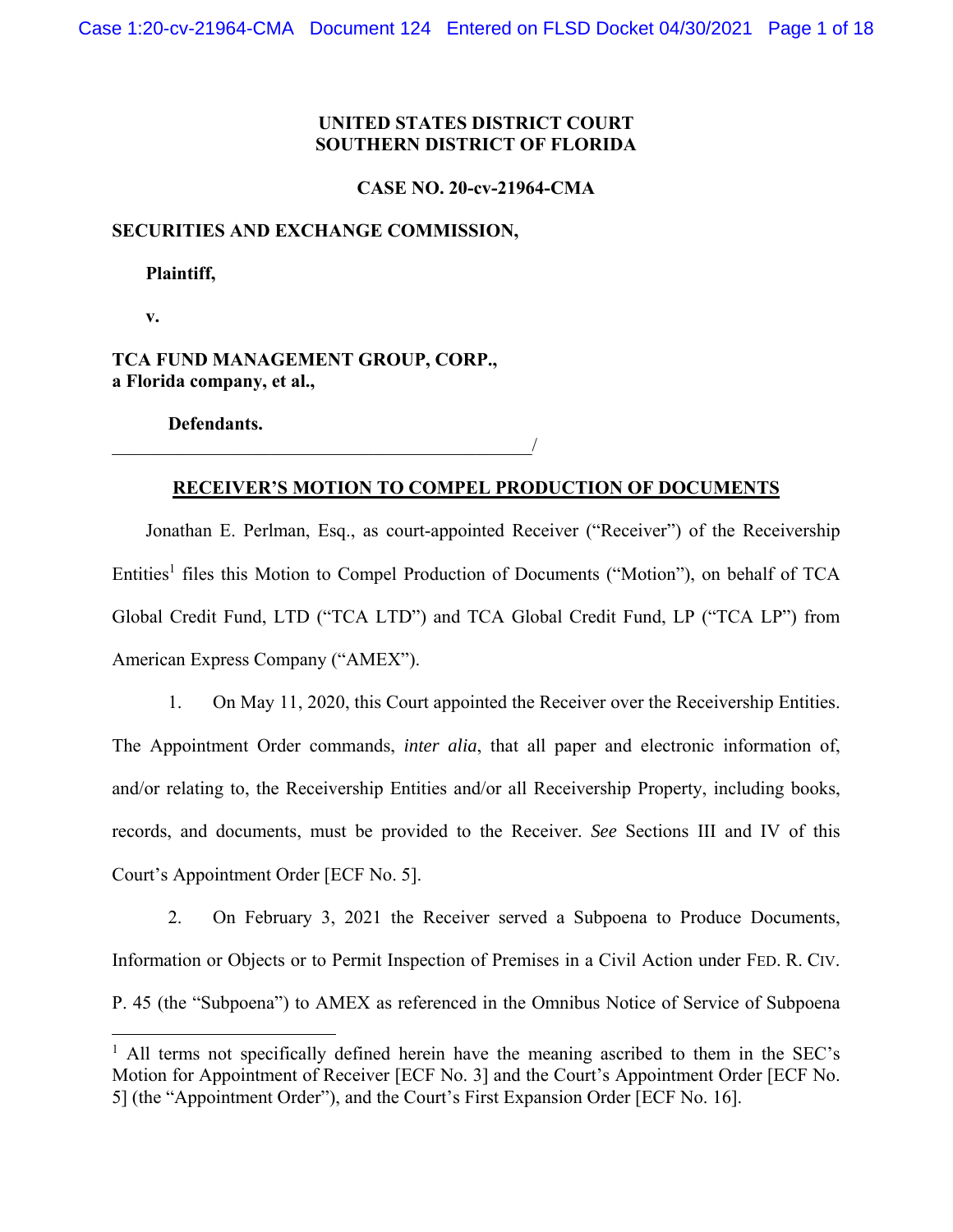# CASE NO. 20-21964-CMA Case 1:20-cv-21964-CMA Document 124 Entered on FLSD Docket 04/30/2021 Page 2 of 18

[ECF No. 119] filed on November 29, 2017. A correct copy of the Subpoena is attached as Exhibit 1 to this Motion.

3. On February 9, 2021, AMEX notified the Receiver that is had received the Subpoena. AMEX stated that it was "currently experiencing a high volume of subpoena requests and it may take up to sixty (60) calendar days from the dated we received the subpoena to generate the requested documents." A copy is attached as Exhibit 2.

4. On April 15, 2021, upon expiration of AMEX's requested extension, the Receiver (through counsel) contacted AMEX via e-mail and phone to request a status of the document production. As of the date of this Motion, AMEX has failed to produce documents or provide any other response.

5. Receiver's counsel has made numerous attempts in good faith to resolve the issues herein with AMEX, but has been unable to do so.

6. The Receiver requires AMEX's document production to complete his investigation of the Receivership Entities' financial affairs. It appears from the Receiver's initial analysis that in excess of five million dollars was paid to AMEX from the Receiver Entities' funds in the period prior to the Receiver's appointment date. The Receiver requires the subject AMEX documents, namely (without limiting the categories of documents sought in the subpoena) periodic account statements and account applications and related documents, to understand how that money was used.

7. Therefore, the Receiver respectfully requests the entry of an order compelling AMEX to release, deliver and turnover the documents requested in the Subpoena, within five (5) days of the entry of an order on this Motion. The Receiver further requests that the Court award the Receiver's fees and costs incurred in bringing this Motion and reserve ruling on whether additional sanctions are warranted

2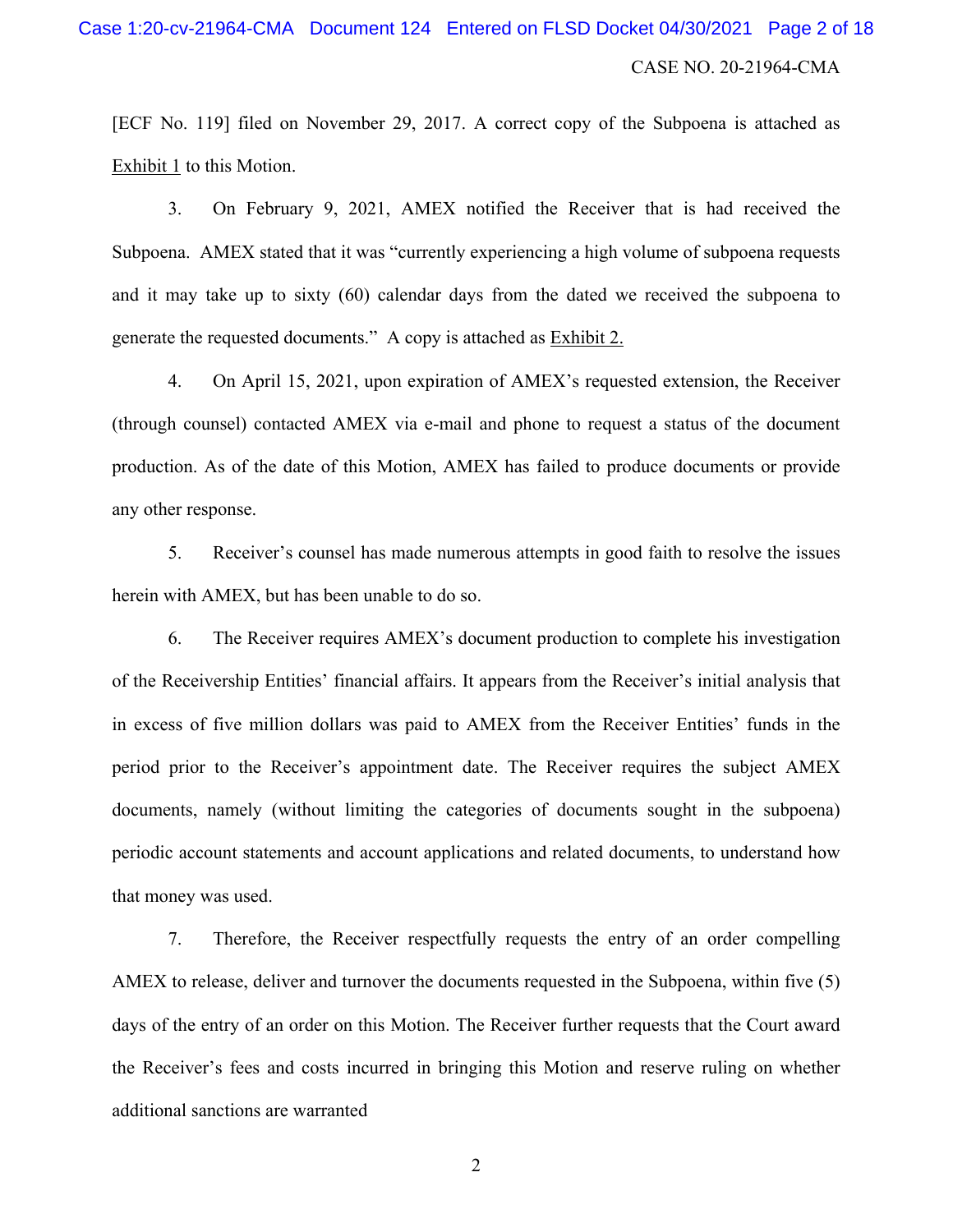# CASE NO. 20-21964-CMA Case 1:20-cv-21964-CMA Document 124 Entered on FLSD Docket 04/30/2021 Page 3 of 18

WHEREFORE, Receiver, Jonathan E. Perlman, respectfully requests that the Court enter an Order: (i) granting this Motion; (ii) compelling AMEX to produce the documents requested in the Subpoena; (iii) awarding the Receiver's fees and costs incurred bringing this Motion without prejudice to the award of other or additional sanctions as may be warranted; and (iv) granting such other and further relief as the Court deems appropriate.

# **CERTIFICATE OF GOOD FAITH CONFERENCE**

I hereby certify pursuant to L.R. 7.1 that counsel for the movant has made reasonable efforts to confer with all parties or non-parties who may be affected by the relief sought in the motion, namely by emailing AMEX on April 15, 2021 and subsequently calling them to follow up on their efforts to comply with the Subpoena, but has been unable to do so because AMEX has been completely non-responsive to the Receiver's conference efforts.

> /s Jean-Pierre Bado Jean-Pierre Bado

Dated: April 30, 2021

GENOVESE JOBLOVE & BATTISTA, P.A. *Attorneys for Jonathan E. Perlman, Receiver*  100 Southeast 2nd Street, Suite 4400 Miami, Florida 33131 Telephone: (305) 349-2300 Facsimile: (305) 349-2310

By: /s/ Jean-Pierre Bado Gregory M. Garno, Esq. Florida Bar No. 87505 ggarno@gjb.law Jean-Pierre Bado, Esq. Florida Bar No. 123486 jbado@gjb.law Irina Sadovnic, Esq. Florida Bar No. 124502 isadovnic@gjb.law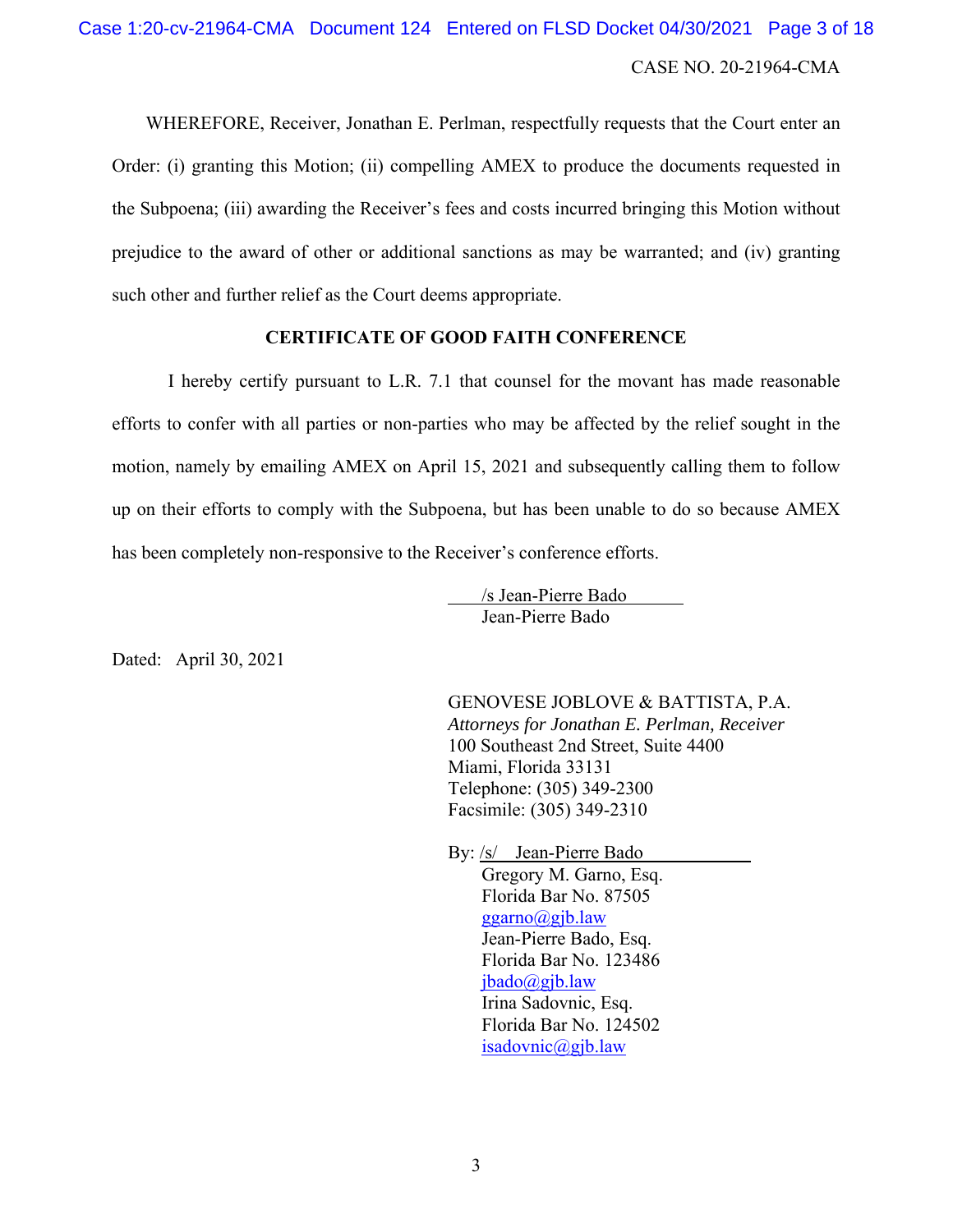CASE NO. 20-21964-CMA Case 1:20-cv-21964-CMA Document 124 Entered on FLSD Docket 04/30/2021 Page 4 of 18

# **CERTIFICATE OF SERVICE**

I certify that a copy of the foregoing Motion to Compel was served via CM/ECF Notification, E-Mail and/or U.S. Mail to all parties listed on the attached service list on this 30<sup>th</sup> day of April, 2021.

> /s/ Jean-Pierre Bado Attorney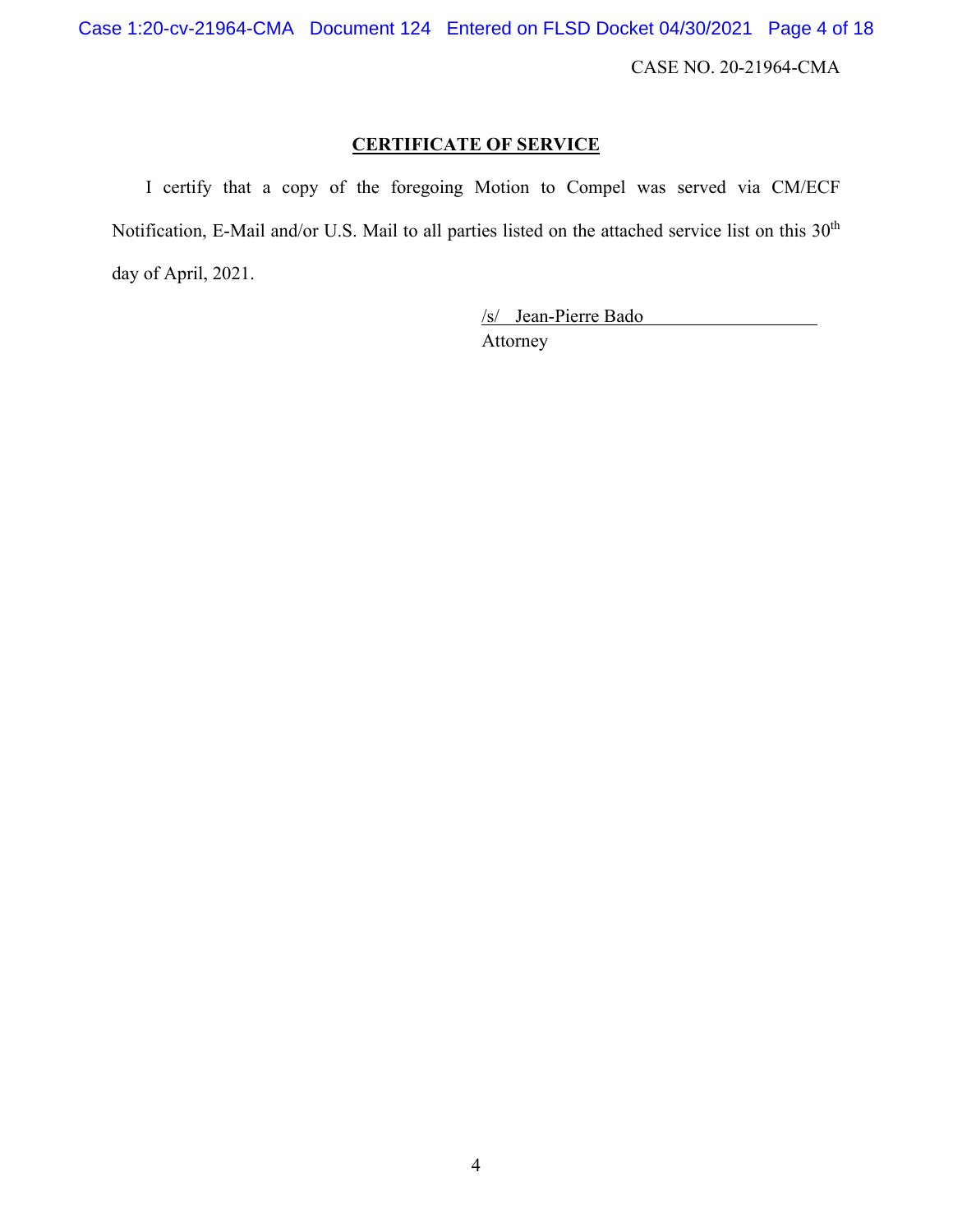Case 1:20-cv-21964-CMA Document 124 Entered on FLSD Docket 04/30/2021 Page 5 of 18

CASE NO. 20-21964-CMA

# **SERVICE LIST**

*Securities and Exchange Commission v. TCA Fund Management Group Corp., et al.*  **Case No. 20-Civ-21964-CMA** 

Jonathan E. Perlman, Esq. jperlman@gjb-law.com *Receiver for the Receivership Entities* 

Gregory M. Garno, Esq. ggarno@gjb-law.com Michael A. Friedman, Esq. mfriedman@gjb-law.com Irina R. Sadovnic, Esq. isadovnic@gjb-law.com GENOVESE JOBLOVE & BATTISTA, P.A. 100 Southeast 2nd Street, Suite 4400 Miami, Florida 33131 Telephone: (305) 349-2300 *Attorneys for Jonathan E. Perlman, Receiver* 

Andrew O. Schiff schiffa@sec.gov Stephanie N. Moot moots@sec.gov *Attorneys for Plaintiff Securities and Exchange Commission*  801 Brickell Avenue, Suite 1950 Miami, Florida 33131 Telephone: (305) 982-6300 Facsimile: (305) 536-4146

*Via U.S. Mail/Email* 

American Express Attn: Subpoena Response Unit 43 Butterfield Circle El Paso, TX 79906 amexsru@aexp.com

American Express Company CT Corporation System, Registered Agent 1200 South Pine Island Road Plantation, FL 33324

American Express Company World Financial Center 200 Vesey Street New York, NY 10285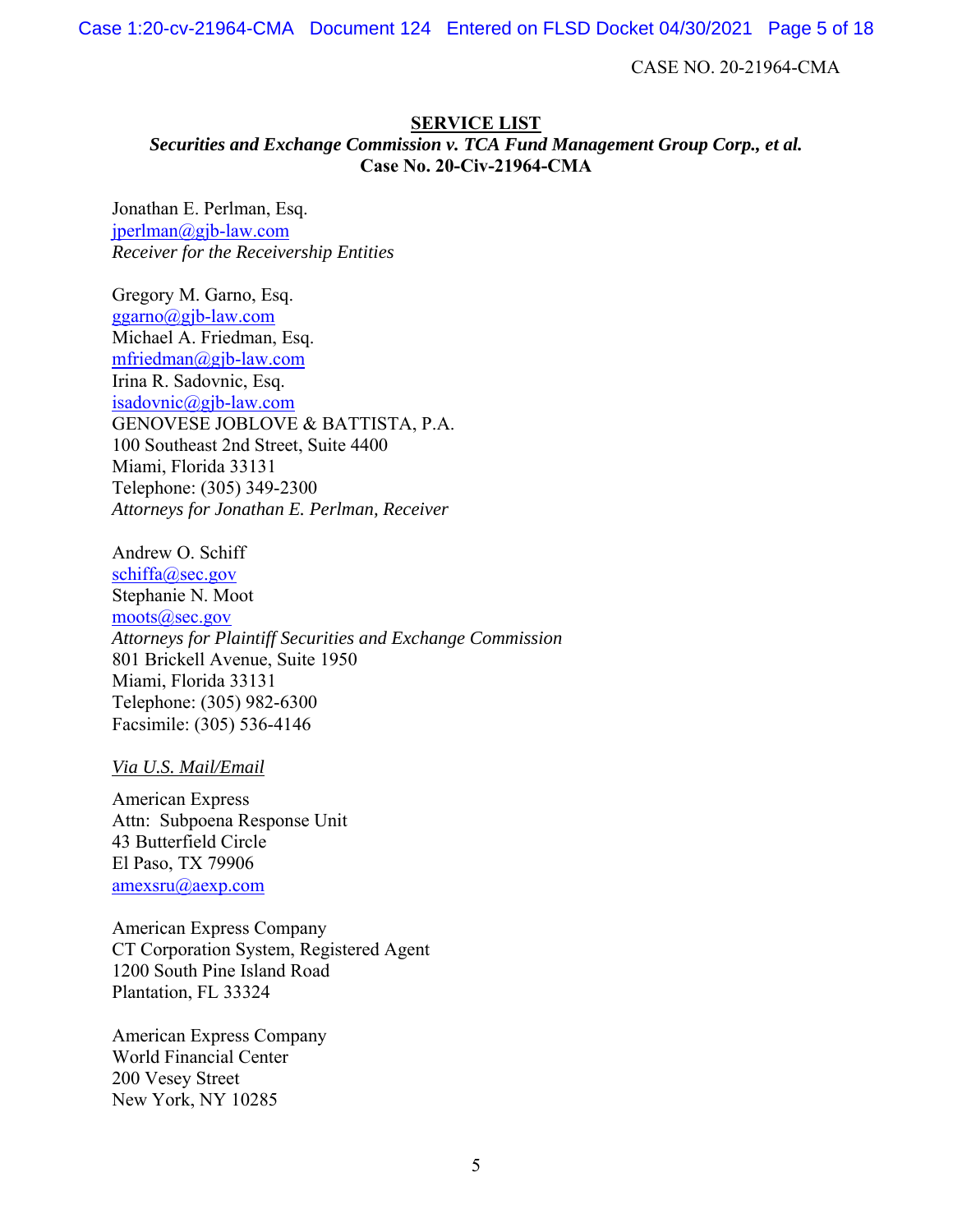# **EXHIBIT 1**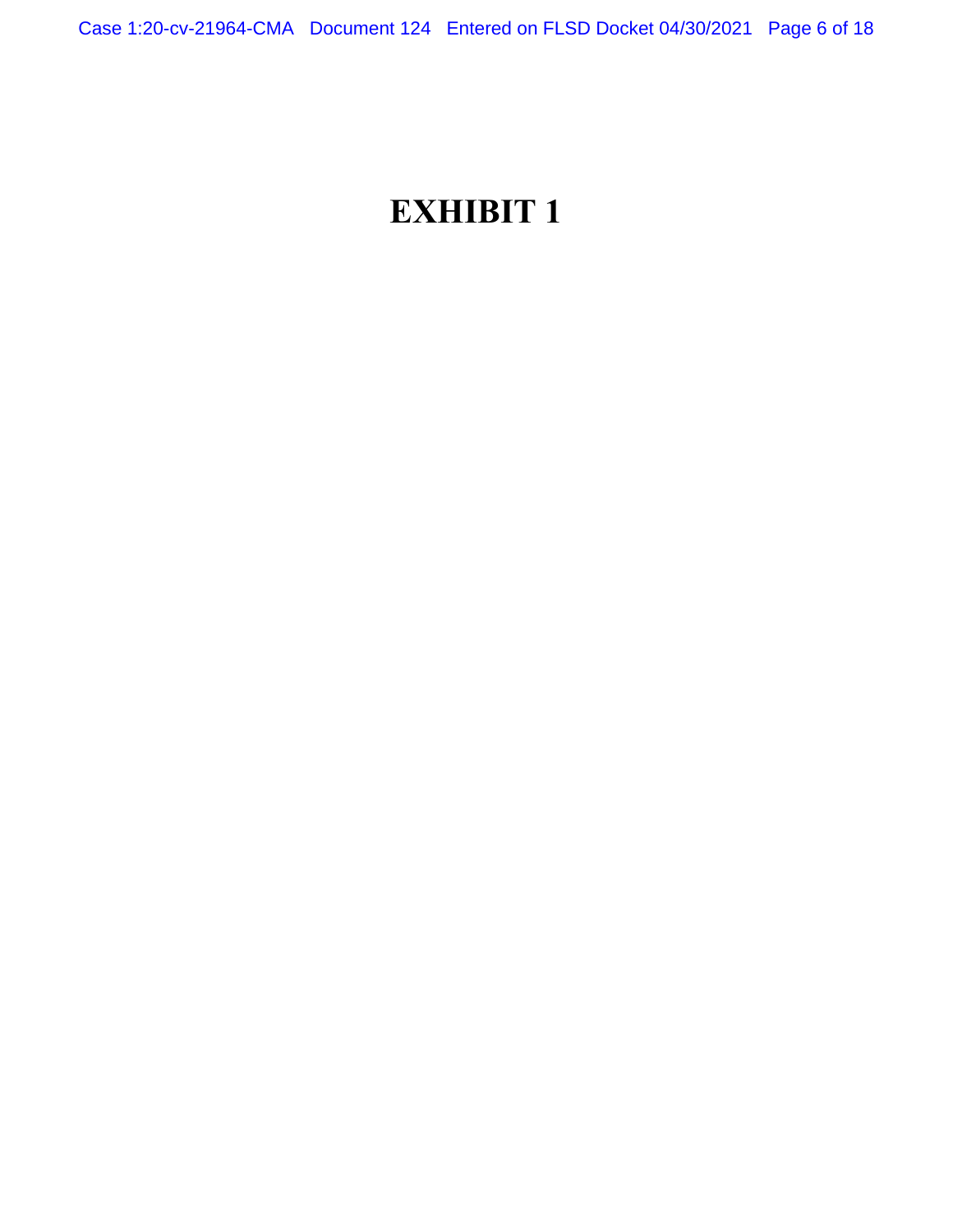Case 1:20-cv-21964-CMA Document 124 Entered on FLSD Docket 04/30/2021 Page 7 of 18

AO 88B (Rev. 02/14) Subpoena to Produce Documents, Information, or Objects or to Permit Inspection of Premises in a Civil Action

# UNITED STATES DISTRICT COURT

for the

) ) ) ) ) )

Southern District of Florida

SECURITIES AND EXCHANGE COMMISSION

*Plaintiff*

TCA FUND MANAGEMENT GROUP CORP. et al.

*Defendant*

v. Civil Action No. 20-21964-CIV-ALTONAGA

# **SUBPOENA TO PRODUCE DOCUMENTS, INFORMATION, OR OBJECTS OR TO PERMIT INSPECTION OF PREMISES IN A CIVIL ACTION**

To:

Records Custodian of: American Express, c/o its Registered Agent, CT Corporation System 1200 South Pine Island Rd., Plantation, FL 33324

*(Name of person to whom this subpoena is directed)*

★ *Production:* YOU ARE COMMANDED to produce at the time, date, and place set forth below the following documents, electronically stored information, or objects, and to permit inspection, copying, testing, or sampling of the material:

See Attached Exhibit "A"

| Place: Genovese Joblove & Battista, P.A., 200 E. Broward | Date and Time:     |
|----------------------------------------------------------|--------------------|
| Blyd., Suite 1110. Ft. Lauderdale. FL 33301              | 02/17/2021 5:00 pm |

u *Inspection of Premises:* **YOU ARE COMMANDED** to permit entry onto the designated premises, land, or other property possessed or controlled by you at the time, date, and location set forth below, so that the requesting party may inspect, measure, survey, photograph, test, or sample the property or any designated object or operation on it.

| Place: | Date and Time: |
|--------|----------------|
|        |                |
|        |                |

The following provisions of Fed. R. Civ. P. 45 are attached – Rule 45(c), relating to the place of compliance; Rule 45(d), relating to your protection as a person subject to a subpoena; and Rule 45(e) and (g), relating to your duty to respond to this subpoena and the potential consequences of not doing so.

Date: 02/03/2021

*CLERK OF COURT*

OR

Signature of Clerk or Deputy Clerk **Attorney's** signature /s/ Gregory M. Garno

The name, address, e-mail address, and telephone number of the attorney representing *(name of party)* Jonathan Perlman , who issues or requests this subpoena, are: Court Appointed Receiver

Gregory M. Garno, Esq., Genovese Joblove & Battista, P.A., 100 SE 2nd Street, Suite 4400, Miami, FL 33131

### **Notice to the person who issues or requests this subpoena**

If this subpoena commands the production of documents, electronically stored information, or tangible things or the inspection of premises before trial, a notice and a copy of the subpoena must be served on each party in this case before it is served on the person to whom it is directed. Fed. R. Civ. P. 45(a)(4).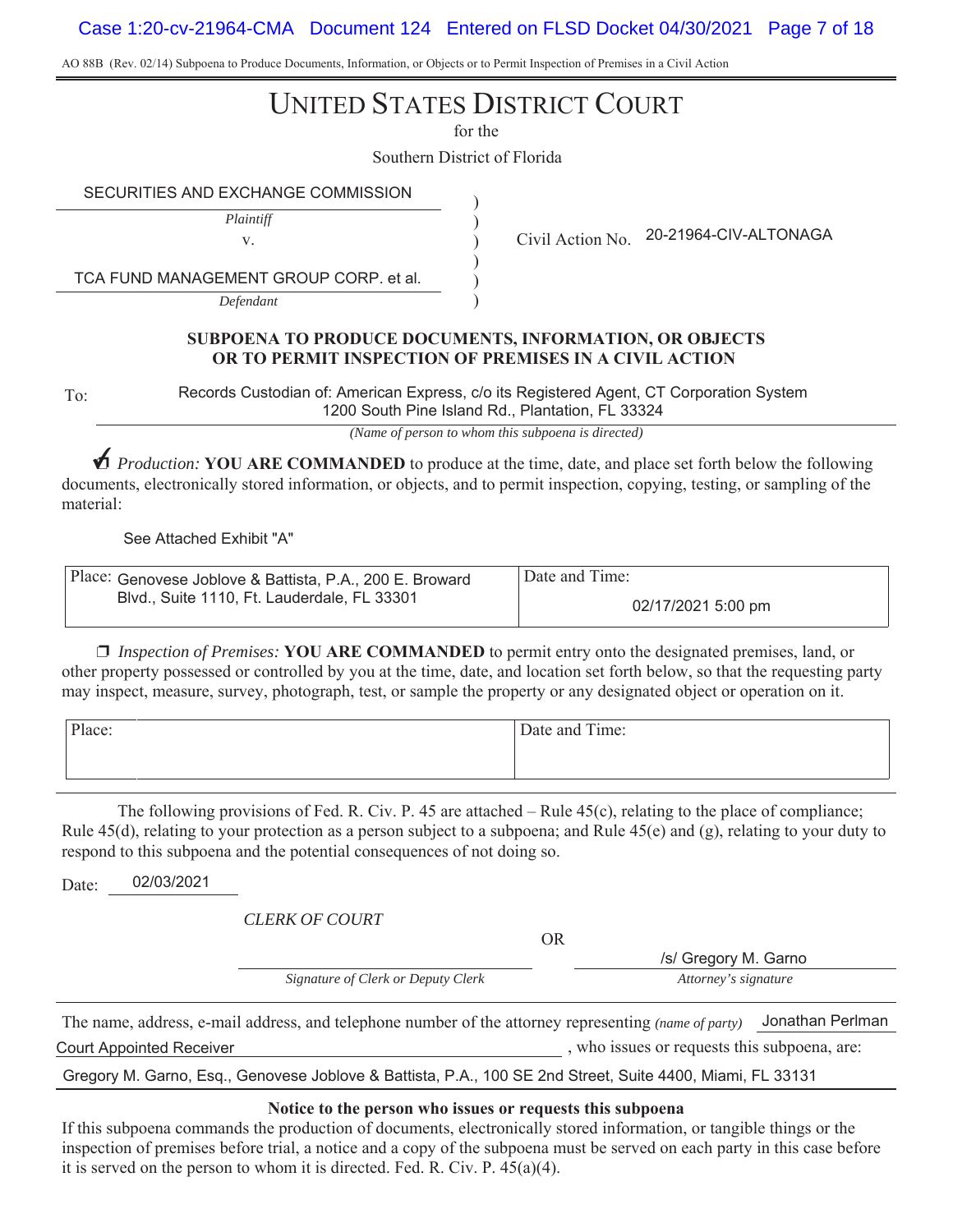Case 1:20-cv-21964-CMA Document 124 Entered on FLSD Docket 04/30/2021 Page 8 of 18

AO 88B (Rev. 02/14) Subpoena to Produce Documents, Information, or Objects or to Permit Inspection of Premises in a Civil Action (Page 2)

Civil Action No. 20-21964-CIV-ALTONAGA

# **PROOF OF SERVICE**

## *(This section should not be filed with the court unless required by Fed. R. Civ. P. 45.)*

I received this subpoena for *(name of individual and title, if any)*

on *(date)* .

 $\Box$  I served the subpoena by delivering a copy to the named person as follows:

|                                                    | on $(data)$ |  |
|----------------------------------------------------|-------------|--|
| $\Box$ I returned the subpoena unexecuted because: |             |  |

Unless the subpoena was issued on behalf of the United States, or one of its officers or agents, I have also tendered to the witness the fees for one day's attendance, and the mileage allowed by law, in the amount of

 $\begin{array}{c} \text{S} \end{array}$  .

| My fees are \$ | for travel and S | for services, for a total of S | 0.00 |  |
|----------------|------------------|--------------------------------|------|--|
|                |                  |                                |      |  |

I declare under penalty of perjury that this information is true.

Date:

*Server's signature*

.

*Printed name and title*

*Server's address*

Additional information regarding attempted service, etc.: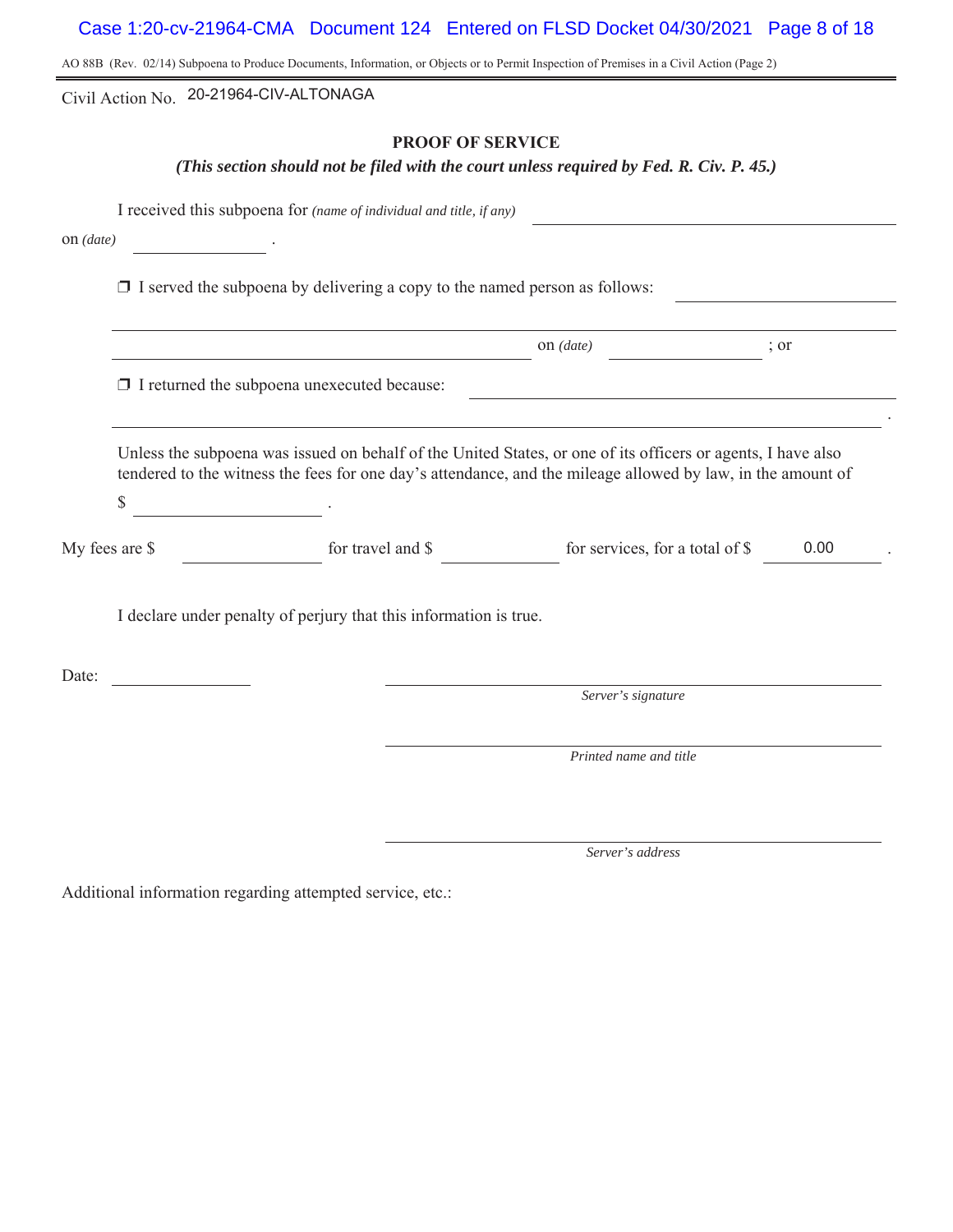AO 88B (Rev. 02/14) Subpoena to Produce Documents, Information, or Objects or to Permit Inspection of Premises in a Civil Action(Page 3)

### **Federal Rule of Civil Procedure 45 (c), (d), (e), and (g) (Effective 12/1/13)**

**(c) Place of Compliance.**

 **(1)** *For a Trial, Hearing, or Deposition.* A subpoena may command a person to attend a trial, hearing, or deposition only as follows:

 **(A)** within 100 miles of where the person resides, is employed, or regularly transacts business in person; or

 **(B)** within the state where the person resides, is employed, or regularly transacts business in person, if the person

 **(i)** is a party or a party's officer; or

 **(ii)** is commanded to attend a trial and would not incur substantial expense.

 **(2)** *For Other Discovery.* A subpoena may command:

 **(A)** production of documents, electronically stored information, or tangible things at a place within 100 miles of where the person resides, is employed, or regularly transacts business in person; and

 **(B)** inspection of premises at the premises to be inspected.

#### **(d) Protecting a Person Subject to a Subpoena; Enforcement.**

 **(1)** *Avoiding Undue Burden or Expense; Sanctions.* A party or attorney responsible for issuing and serving a subpoena must take reasonable steps to avoid imposing undue burden or expense on a person subject to the subpoena. The court for the district where compliance is required must enforce this duty and impose an appropriate sanction—which may include lost earnings and reasonable attorney's fees—on a party or attorney who fails to comply.

#### **(2)** *Command to Produce Materials or Permit Inspection.*

**(A)** *Appearance Not Required.* A person commanded to produce documents, electronically stored information, or tangible things, or to permit the inspection of premises, need not appear in person at the place of production or inspection unless also commanded to appear for a deposition, hearing, or trial.

**(B)** *Objections.* A person commanded to produce documents or tangible things or to permit inspection may serve on the party or attorney designated in the subpoena a written objection to inspecting, copying, testing, or sampling any or all of the materials or to inspecting the premises—or to producing electronically stored information in the form or forms requested. The objection must be served before the earlier of the time specified for compliance or 14 days after the subpoena is served. If an objection is made, the following rules apply:

**(i)** At any time, on notice to the commanded person, the serving party may move the court for the district where compliance is required for an order compelling production or inspection.

 **(ii)** These acts may be required only as directed in the order, and the order must protect a person who is neither a party nor a party's officer from significant expense resulting from compliance.

#### **(3)** *Quashing or Modifying a Subpoena.*

**(A)** *When Required.* On timely motion, the court for the district where compliance is required must quash or modify a subpoena that:

 **(i)** fails to allow a reasonable time to comply;

**(ii)** requires a person to comply beyond the geographical limits specified in Rule  $45(c)$ ;

**(iii)** requires disclosure of privileged or other protected matter, if no exception or waiver applies; or

**(iv)** subjects a person to undue burden.

**(B)** *When Permitted.* To protect a person subject to or affected by a subpoena, the court for the district where compliance is required may, on motion, quash or modify the subpoena if it requires:

**(i)** disclosing a trade secret or other confidential research, development, or commercial information; or

**(ii)** disclosing an unretained expert's opinion or information that does not describe specific occurrences in dispute and results from the expert's study that was not requested by a party.

**(C)** *Specifying Conditions as an Alternative.* In the circumstances described in Rule 45(d)(3)(B), the court may, instead of quashing or modifying a subpoena, order appearance or production under specified conditions if the serving party:

**(i)** shows a substantial need for the testimony or material that cannot be otherwise met without undue hardship; and

**(ii)** ensures that the subpoenaed person will be reasonably compensated.

#### **(e) Duties in Responding to a Subpoena.**

 **(1)** *Producing Documents or Electronically Stored Information.* These procedures apply to producing documents or electronically stored information:

**(A)** *Documents.* A person responding to a subpoena to produce documents must produce them as they are kept in the ordinary course of business or must organize and label them to correspond to the categories in the demand.

**(B)** *Form for Producing Electronically Stored Information Not Specified.* If a subpoena does not specify a form for producing electronically stored information, the person responding must produce it in a form or forms in which it is ordinarily maintained or in a reasonably usable form or forms.

**(C)** *Electronically Stored Information Produced in Only One Form.* The person responding need not produce the same electronically stored information in more than one form.

**(D)** *Inaccessible Electronically Stored Information.* The person responding need not provide discovery of electronically stored information from sources that the person identifies as not reasonably accessible because of undue burden or cost. On motion to compel discovery or for a protective order, the person responding must show that the information is not reasonably accessible because of undue burden or cost. If that showing is made, the court may nonetheless order discovery from such sources if the requesting party shows good cause, considering the limitations of Rule  $26(b)(2)(C)$ . The court may specify conditions for the discovery.

#### **(2)** *Claiming Privilege or Protection.*

**(A)** *Information Withheld.* A person withholding subpoenaed information under a claim that it is privileged or subject to protection as trial-preparation material must:

**(i)** expressly make the claim; and

**(ii)** describe the nature of the withheld documents, communications, or tangible things in a manner that, without revealing information itself privileged or protected, will enable the parties to assess the claim.

**(B)** *Information Produced.* If information produced in response to a subpoena is subject to a claim of privilege or of protection as trial-preparation material, the person making the claim may notify any party that received the information of the claim and the basis for it. After being notified, a party must promptly return, sequester, or destroy the specified information and any copies it has; must not use or disclose the information until the claim is resolved; must take reasonable steps to retrieve the information if the party disclosed it before being notified; and may promptly present the information under seal to the court for the district where compliance is required for a determination of the claim. The person who produced the information must preserve the information until the claim is resolved.

#### **(g) Contempt.**

The court for the district where compliance is required—and also, after a motion is transferred, the issuing court—may hold in contempt a person who, having been served, fails without adequate excuse to obey the subpoena or an order related to it.

For access to subpoena materials, see Fed. R. Civ. P. 45(a) Committee Note (2013).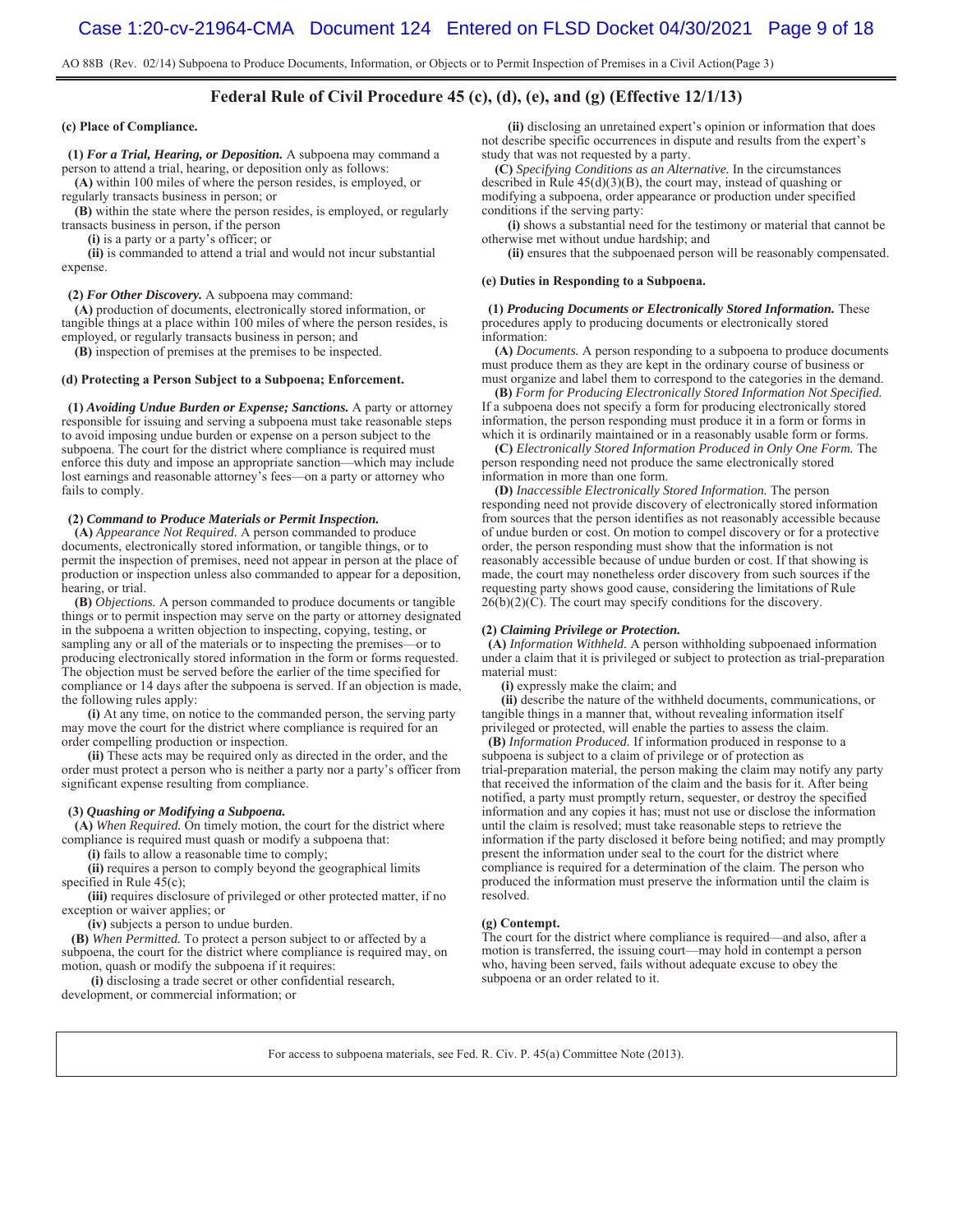# **EXHIBIT A**

# **DEFINITIONS & INSTRUCTIONS**

# **I. DEFINITIONS**

- 1. The term "Case" shall mean the above-captioned case in the matter styled *Securities and Exchange Commission v. TCA Fund Management Group Corp, et al., Case No. 20-21964-CIV-Altonaga*, pending in the United States District Court for the Southern District of Florida (the "Court").
- 2. The term "Receiver" shall mean Jonathan E. Perlman, as permanent receiver over the receivership defendants in the Case, and any agent, attorney, employee, and all other persons acting or purporting to act on the Receiver's behalf, or under the Receiver's authority or control.
- 3. The terms "you" and "your" shall mean and refer to the party receiving this subpoena and any employee, agent, attorney, and all other persons acting for, or on behalf of, or under the authority or control of such party, or others who are in possession of or who may have obtained information for or on behalf of such party.
- 4. The term "TCA Global Credit Master Fund" shall mean TCA Global Credit Master Fund, LP, FEI/EIN# 27-3512579 and each of its affiliates, successors, assigns, predecessors, attorneys, agents, partners, managers, members, employees, officers, directors, professionals, representatives and all persons acting or purporting to act on its behalf.
- 5. The term "Receivership Entities" shall mean TCA Global Credit Fund GP, Ltd. FEI/EIN# 98-1491565, TCA Global Credit Fund, Ltd. FEI/EIN# 98-1253728, TCA Global Credit Fund, LP FEI/EIN# 45-1652936, TCA Fund Management Group Corp. FEI/EIN# 45-2602266, and TCA Global Credit Lending Corp.
- 6. The term "Robert D. Press" shall mean Robert Darryl Press or Bob Press, SS No. XXX-XX-1600 and each of his affiliates, successors, assigns, predecessors, attorneys, agents, partners, managers, members, employees, officers, directors, professionals, representatives and all persons acting or purporting to act on his behalf.
- 7. The term "TCA Fund Management Group" shall mean TCA Fund Management Group Corp.<sup>1</sup>, FEI/EIN# 45-2602266 and each of its affiliates, successors, assigns, predecessors, attorneys, agents, partners, managers, members, employees, officers, directors, professionals, representatives and all persons acting or purporting to act on its behalf.
- 8. The term "Accounts" shall mean each credit card account established, held and maintained with you by TCA Fund Management Group or Robert D. Press during

<sup>&</sup>lt;sup>1</sup> TCA Fund Management Group as the successor to Trafalgar Capital Advisors II, Inc.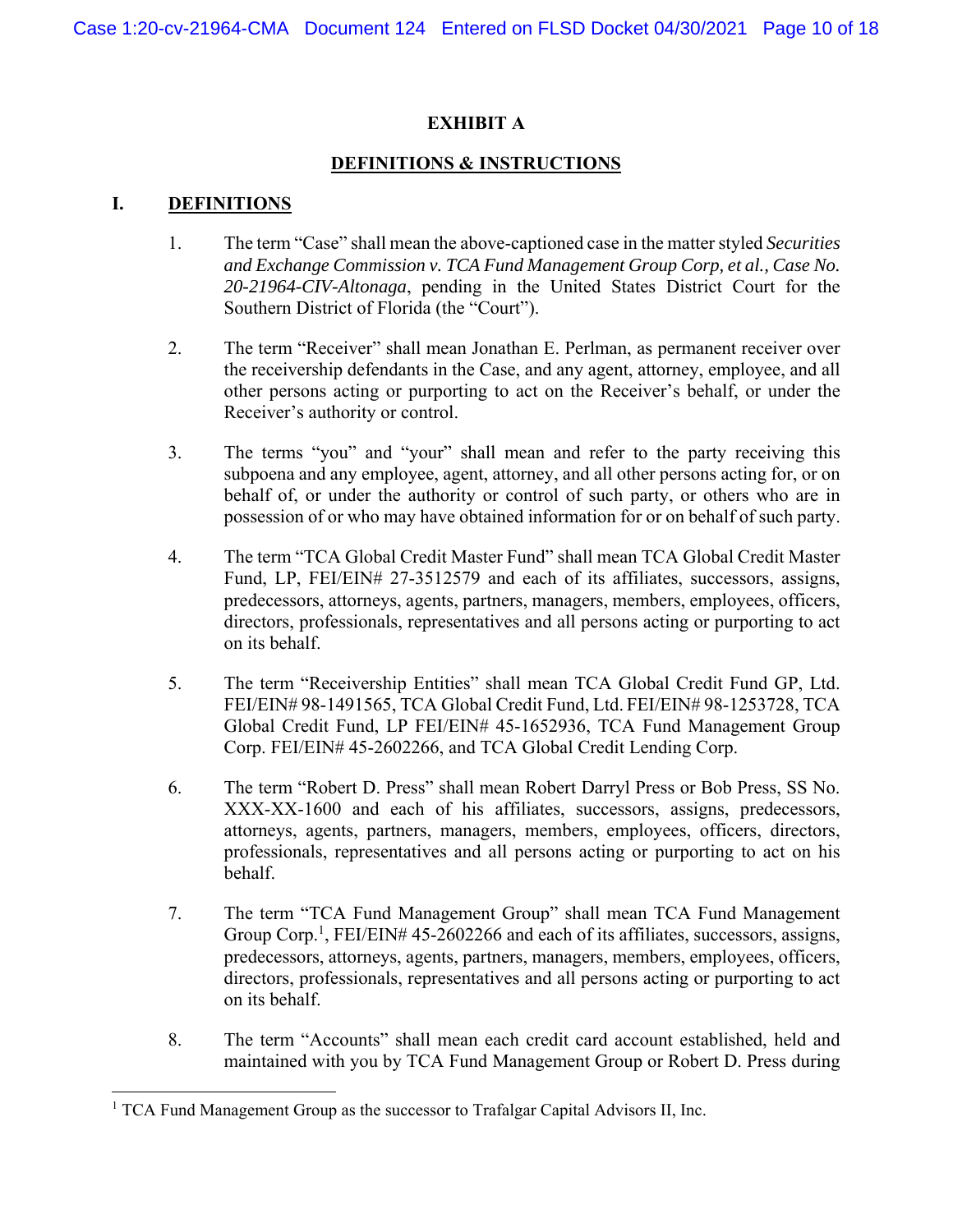the Discovery Period,<sup>2</sup> including, without limitation, the credit card ending in: (a) 0740.

- 9. The terms "Report" and "Reports" shall mean all reports prepared and otherwise maintained by you, including ACH transaction activity reports, balance fluctuation reports, funds flow reports, insufficient funds or overdraft reports, check kiting reports, 314b requests, investigation case summaries, currency transaction reports, reports of international transportation of currency or monetary instruments, report of foreign bank and financial accounts, Form 8300s, monetary instrument logs, relevant adverse information, transaction monitoring reports, and alerts of questionable, unusual, irregular, improper, illicit, and suspicious account activity.
- 10. The term "Deposit Transfers" shall mean all monies caused to be deposited by into the Accounts during the Discovery Period.
- 11. The terms "person" or "persons" includes, without limitation, any natural person, proprietorship, corporation, partnership, limited partnership, limited liability corporation, limited liability partnership, joint venture, trust, association, organization, business entity or governmental agency or unit.
- 12. The term "document" or "documents" shall mean any document as defined in Rule 1001 of the Federal Rules of Evidence, thing, or physical or electronic embodiment of information, data, or ideas (including the original, copy, or drafts); and shall include, but not be limited to, all paper materials of any kind, whether written, typed, printed, punched, filmed or marked in any way; records or data stored, maintained, or accessed by computers, recordings tapes or wires; film; photographs; movies or any graphic matter however produced or reproduced; and all mechanical or electronic sound recordings or transcripts thereof that are in Defendant's possession, custody or control.
- 13. The term "possession, custody, or control" shall have the same meaning as under Rule 34(a) of the Federal Rules of Civil Procedure.
- 14. The term "ESI" shall mean any and all electronically stored information, including e-mails, texts, writings, drawings, graphs, charts, photographs, documents, sound recordings, images, and other data or data compilations stored in any medium from which information can be obtained either directly or, if necessary, after translation by the responding party into a reasonably usable form as set forth in Rules 26 and 34 of the Federal Rules of Civil Procedure and Rule 1001 of the Federal Rules of Evidence.
- 15. The term "any and all documents" shall mean every document or group of documents or communications as herein defined known to you, and every such document or communication which can be located or discovered by reasonably diligent effort.

<sup>&</sup>lt;sup>2</sup> The "Discovery Period" is defined in the Instructions.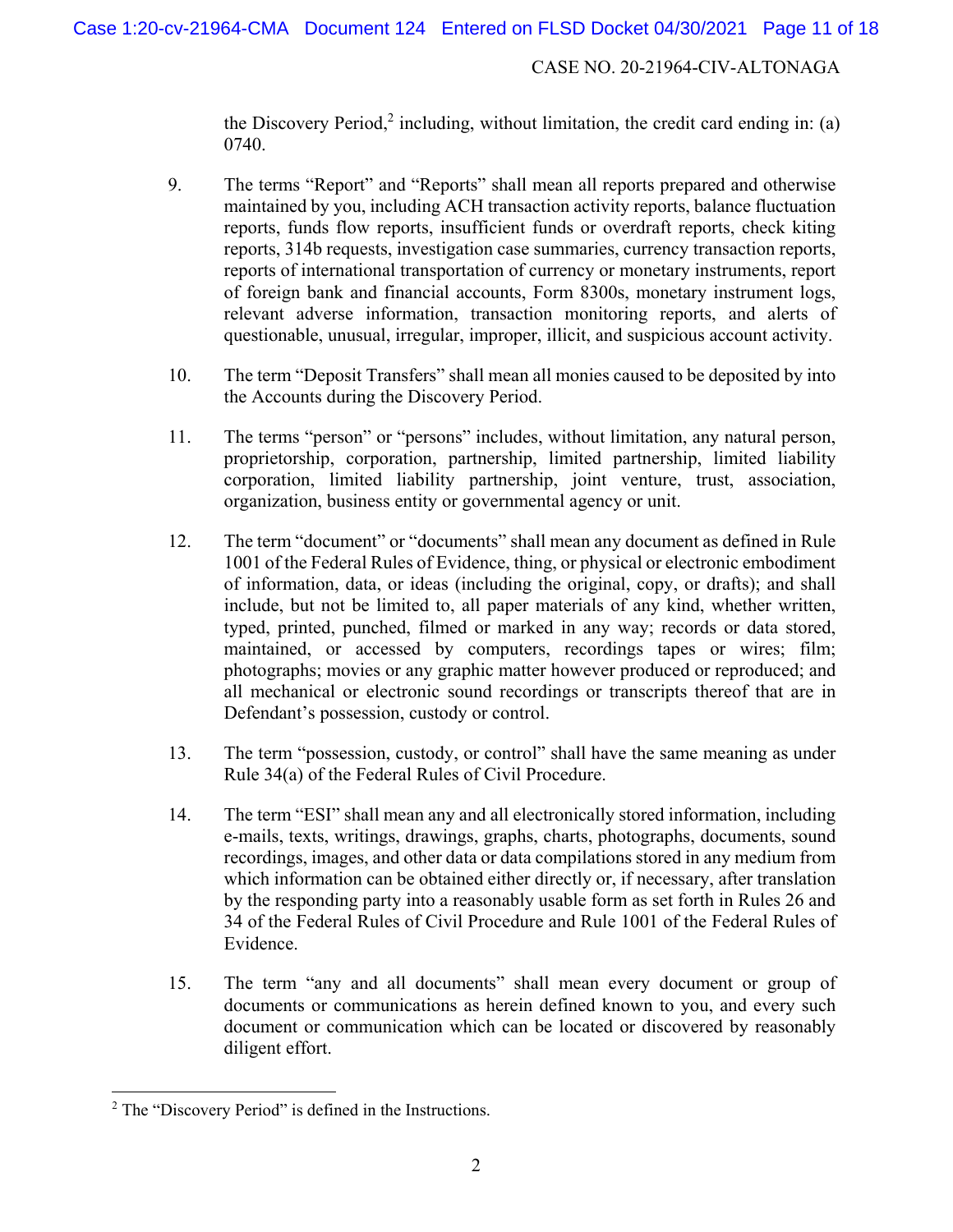- 16. The terms "communication" or "communications" shall mean any verbal, written and electronic means of conversation or other statement from one person to another, including, but not limited to, any interview, conference, meeting or telephone conversation. Further, such term means any contact or act by which any information is transmitted or conveyed between two or more persons, and shall include, without limitation, written contact by such means as letters, memoranda, facsimile transmissions, e-mail, texts, or other electronic transmissions of information or communications, telegrams, telexes, or by any document, and any oral contact by such means as face-to-face meetings or conversations and telephone or electronically transmitted conversations.
- 17. The terms "support," "supports," "evidence," "evidences" "evidencing," "relate to," "relates to," "related to," "relating to," "refers," "refer to," "referred to," "referring to," "concern," "concerns," "concerning," "pertains to," "pertaining to," "involves," "involving," and "regarding" shall mean anything which directly, or indirectly, concerns, consists of, pertains to, reflects, evidences, describes, sets forth, constitutes, contains, shows, underlies, supports, refers to in any manner, is or was used in the preparation of, appended to, legally, logically or factually connected with, proves, disproves, or tends to prove or disprove.
- 18. The terms "include," "includes," and "including" are used in the sense of specification, and are not to be construed as words of limitation.
- 19. The terms "identify" or "identifying" shall mean to state, as to each document, the following information, irrespective of whether the document is deemed privileged or subject to any claim of privilege or immunity from discovery.
	- a. The title and other means of identification;
	- b. The date;
	- c. The author;
	- d. The recipient or recipients;
	- e. The present location of the original and of any and all copies;
	- f. The names and current addresses of any and all persons who have custody of or control over the documents and any copies.
- 20. The conjunctions "and" and "or" shall be interpreted in each instance as meaning "and" so as to encompass the broader of the two possible constructions, and shall not be interpreted disjunctively so as to exclude any information or documents otherwise within the scope of any request herein.
- 21. As used herein, the singular and masculine form of nouns and pronouns shall embrace, and be read and applied as, the plural or feminine or non-gender specific, as circumstances may make appropriate.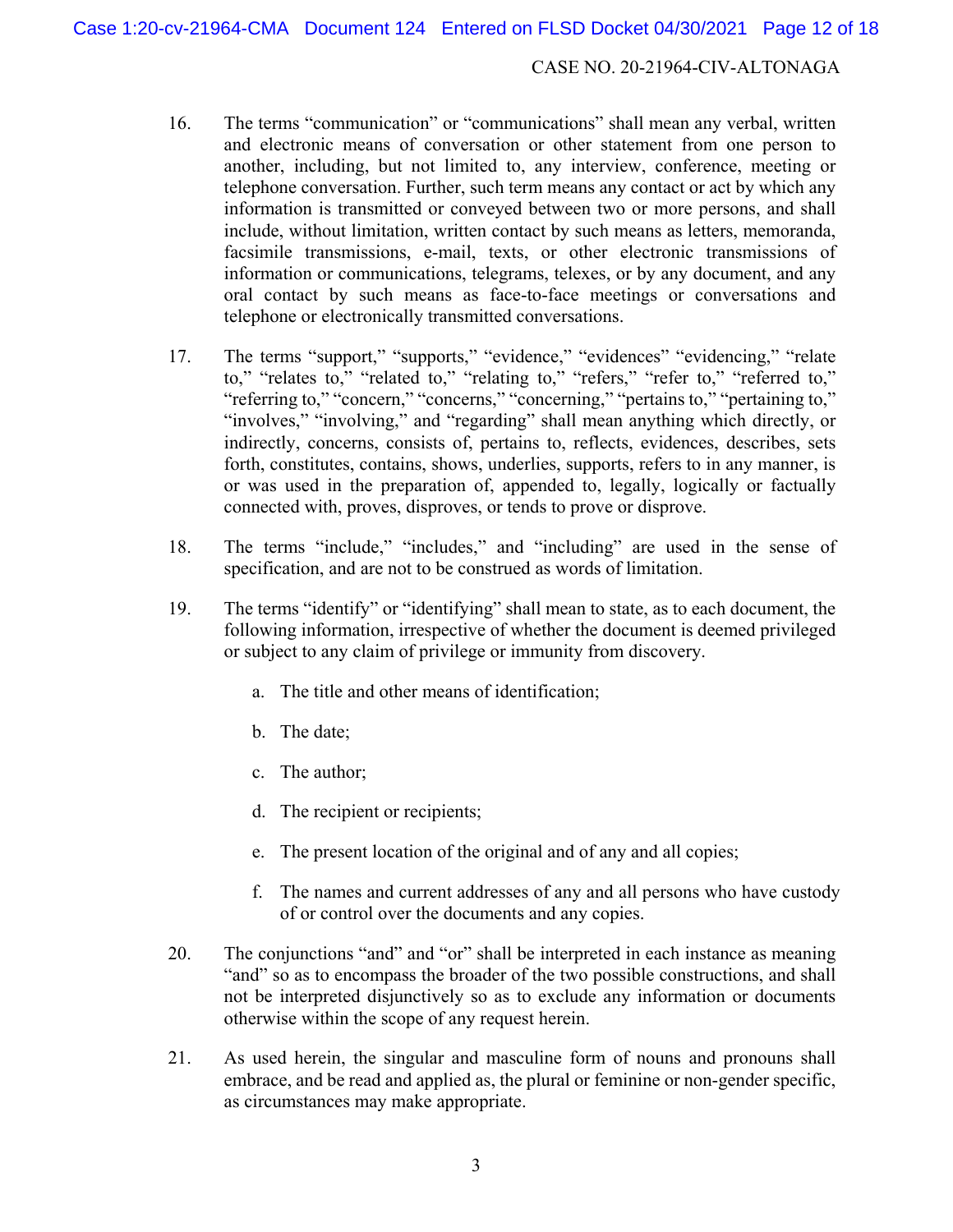# **II. INSTRUCTIONS**

- 1. Unless otherwise stated in a particular request, the relevant time period of this Request is January 1, 2010 through the date of service of this Subpoena (the "Discovery Period"), and shall include all documents which relate or refer to the Discovery Period despite being prepared or created before or subsequent to such period.
- 2. All documents shall be produced as they are kept in the ordinary course of business, or shall be organized and labeled in a manner clearly identifying and indicating the documents or tangible things that are being produced in response to each particular request.
- 3. For each and every request herein, you shall produce documents in your possession, custody, or control, which shall include but not be limited to, documents, objects, or articles described that are in your possession or of which you have the right to secure the original or a copy from another person or entity. The fact that your investigation is continuing or discovery is incomplete is not an excuse for your failure to respond to each request as fully and completely as possible. Your responses should consist of information known to you through yourself, your agents, your attorneys, your employees, or your representatives.
- 4. This Request is continuing in nature. If, after producing documents, you later discover additional responsive documents or things, you are obligated to supplement your responses pursuant to Rule 26(e).
- 5. In producing documents, you shall produce documents in full, without abridgement, abbreviation or editing of any sort, including all "metadata" relating to such documents. For purposes of this Instruction, the term "Metadata" shall mean the data about the data otherwise referred to as the fingerprint of the document. All available fields of metadata should be included.
- 6. To the extent that this Request seeks production of ESI residing elsewhere other than, or in addition to, on back-up copies, such information should be produced in its Native Format on hard drive or other digital storage media that does not otherwise detract from the original format of the files, or that by default may exclude or somehow alter any metadata associated with said files. The information produced should include any original or existing full file path, file or folder structure, or other source referencing data, and be fully inclusive of all supporting and underlying data, the absence of which would render the information incomplete or unusable. For purposes of this Instruction, the term "Native Format" shall mean the format that the data was originally created in. This should include, but not limited to, information about the software that the data was created in, stored in, or was used, or is used to read, write, alter, modify, or in any way change or manipulate the data.
- 7. All archived data being produced in response to this Request should be provided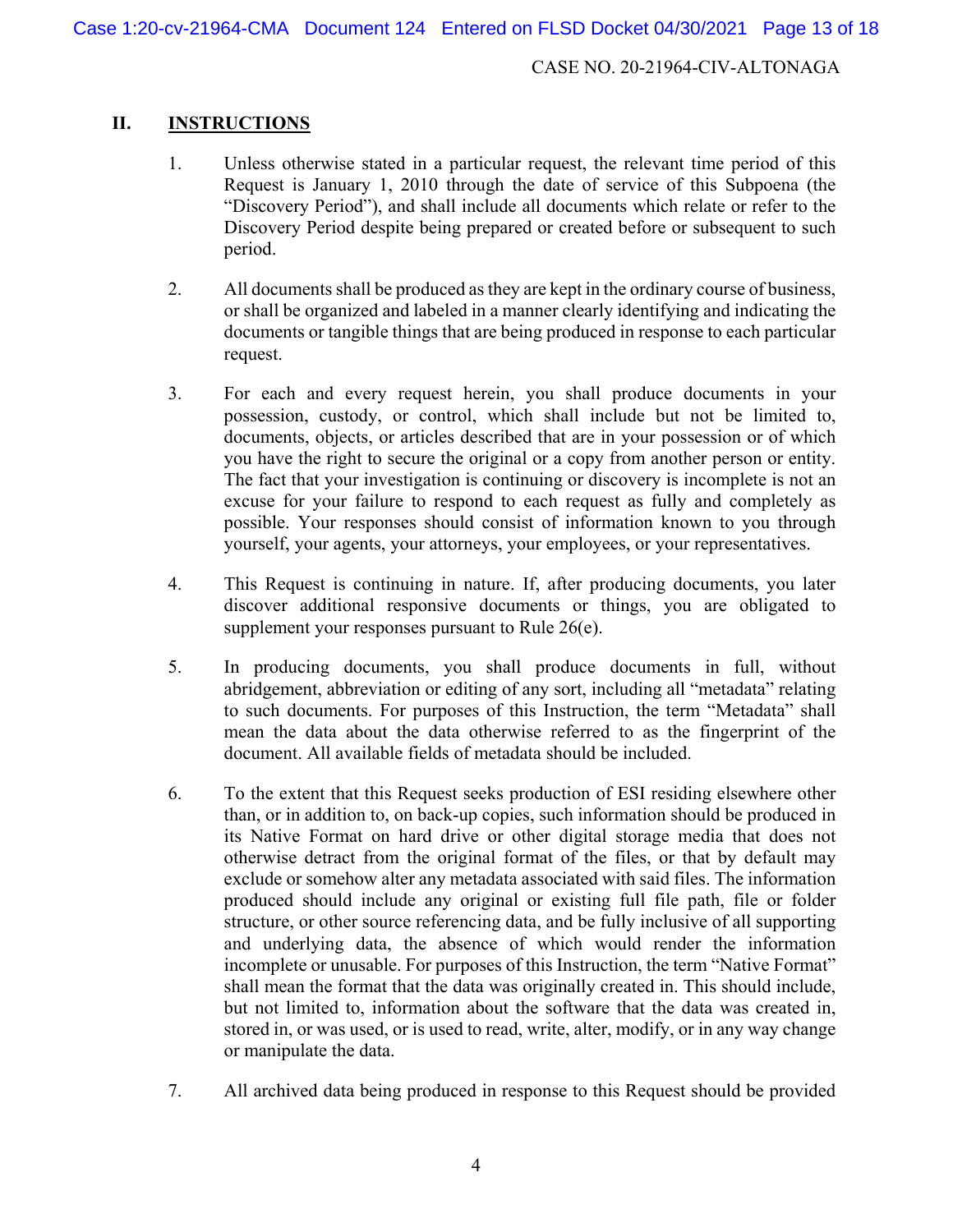with the means to view and export such data. Paper documents that are not otherwise contained, stored, or recoverable by electronic means should be provided either in paper format, or via a scanned image in a .TIFF format. Colored pages, photographs or other documents among such paper documents that would otherwise loose the color format should be scanned in .JPEG or other standard color format.

- 8. Copies of documents which are identical duplicates of other documents which have already been produced for inspection and copying in this action need not be produced again, except that the duplicates shall be produced if handwritten or any other type of notes, intelligence, or alterations appear thereon or are attached thereto, including markings on slips indicating the routing of the document to individuals or organizations.
- 9. If any documents requested herein have been lost, discarded, or destroyed, these documents shall be identified as completely as possible, including:
	- a. The names of the authors of the document;
	- b. The names of the persons to whom the documents or copies were sent;
	- c. The date of the document;
	- d. The date on which the document was received by each addressee, copyee or its recipients;
	- e. A description of the nature and subject matter of the document that is as complete as possible;
	- f. The date on which the document was lost, discarded or destroyed; and
	- g. The manner in which the document was lost, discarded or destroyed.
- 10. With respect to any document that you withhold under claim of privilege, you shall number such documents, hold them separately, and retain them intact pending a ruling by the Court on the claimed privilege. In addition, you shall provide a statement, signed by an attorney representing you, setting forth as to each such document:
	- a. The names of the senders of the document;
	- b. The names of the authors of the document;
	- c. The names of the persons to whom the document or copies were sent;
	- d. The job title of every person named in subparagraphs a, b and c above
	- e. The date of the document;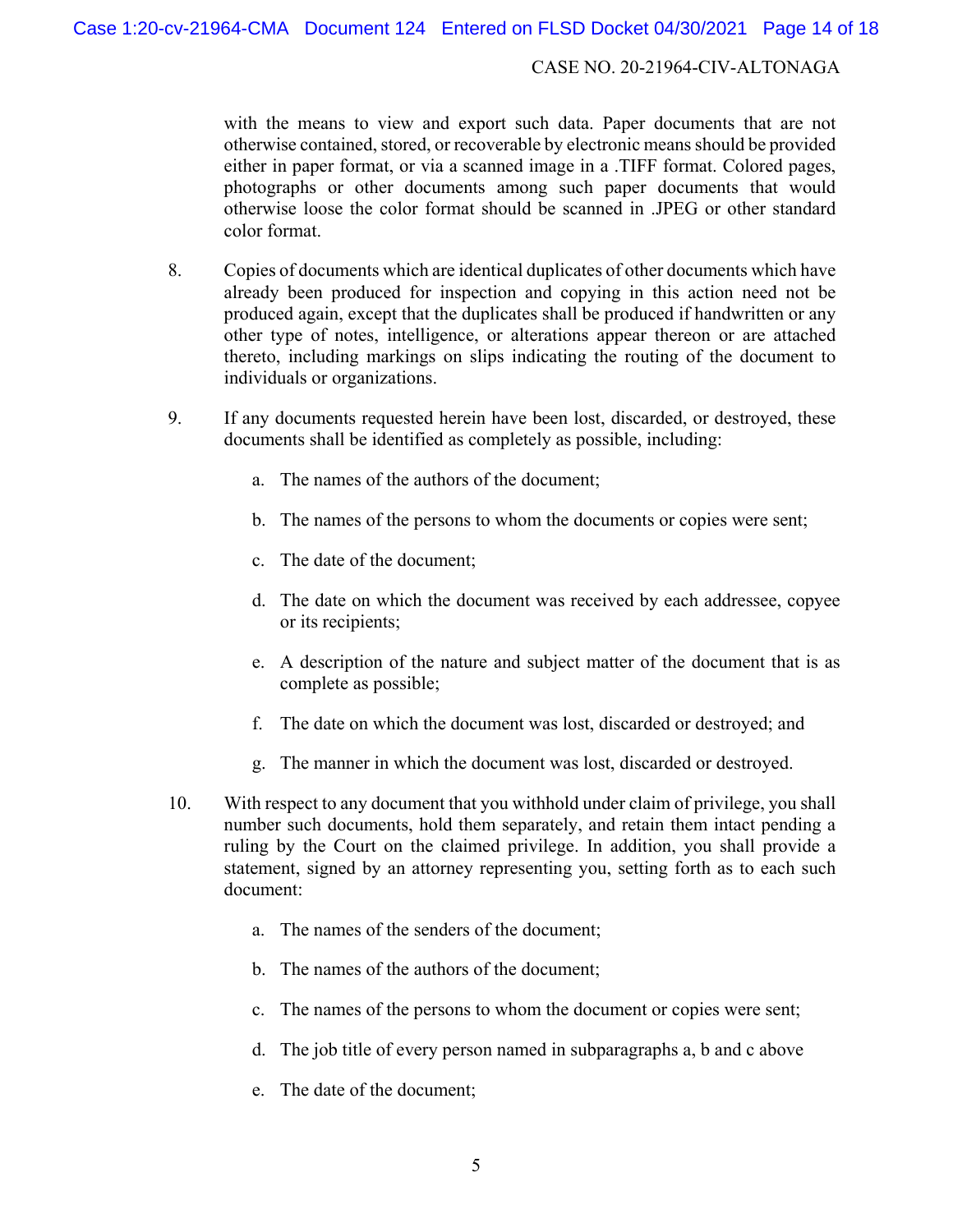- f. The date on which the document was received by each addressee, copyee or its recipient;
- g. A brief description of the nature and subject matter of the document; and
- h. The statute, rule or decision which is claimed to give rise to the privilege.
- 11. If you object to furnishing any requested documentation on the ground of privilege, immunity, work product or otherwise, you shall provide a written statement identifying the specific grounds upon which each objection is based and the document objected to by furnishing, at the least, its date, authors, addressees, date, a general description of the subject matter of the document, the type of document, number of pages, number and kind of attachments or appendices, indicated or blind copies, all persons to whom shown or explained, date of destruction or other disposition, reason for destruction, person authorizing destruction or other disposition, person destroying or otherwise disposing of document, and if not destroyed, person in possession of documents otherwise disposed of, and the reason why the document is protected. This shall not constitute a waiver of the obligation, or the Receiver's right, to demand a timely and legally sufficient privilege log, or the remedies for non-production of such privilege log. Notwithstanding such objection, you must disclose any objected to evidence containing non-objectionable matter which is relevant and material to this Request, but you may withhold the portion for which you assert the objection, subject to further request or motion, provided that you furnish the above-requested identification.
- 12. In the event any of the documents cannot be provided in full, you must produce all documents to the fullest extent possible and specify the reasons for your inability to produce the remainder.

# **III.** DOCUMENTS TO BE PRODUCED

- 1. For the time period from January 1, 2010 to the date of this subpoena, please produce all documents related to credit cards, including but not limited to, credit card statements and documents evidencing or related to the source or method of payment of any credit card bill concerning any credit card accounts held, or formerly held, by the following individuals: Robert "Bob" Press, Account Number XXXX-XXXXXX-95012, Social Security Number XXX-XX-1600.
- 2. For the time period from January 1, 2010 to the date of this subpoena, please produce all documents related to credit cards, including but not limited to, credit card statements and documents evidencing or related to the source or method of payment of any credit card bill concerning any credit card accounts held, or formerly held, by the following entities: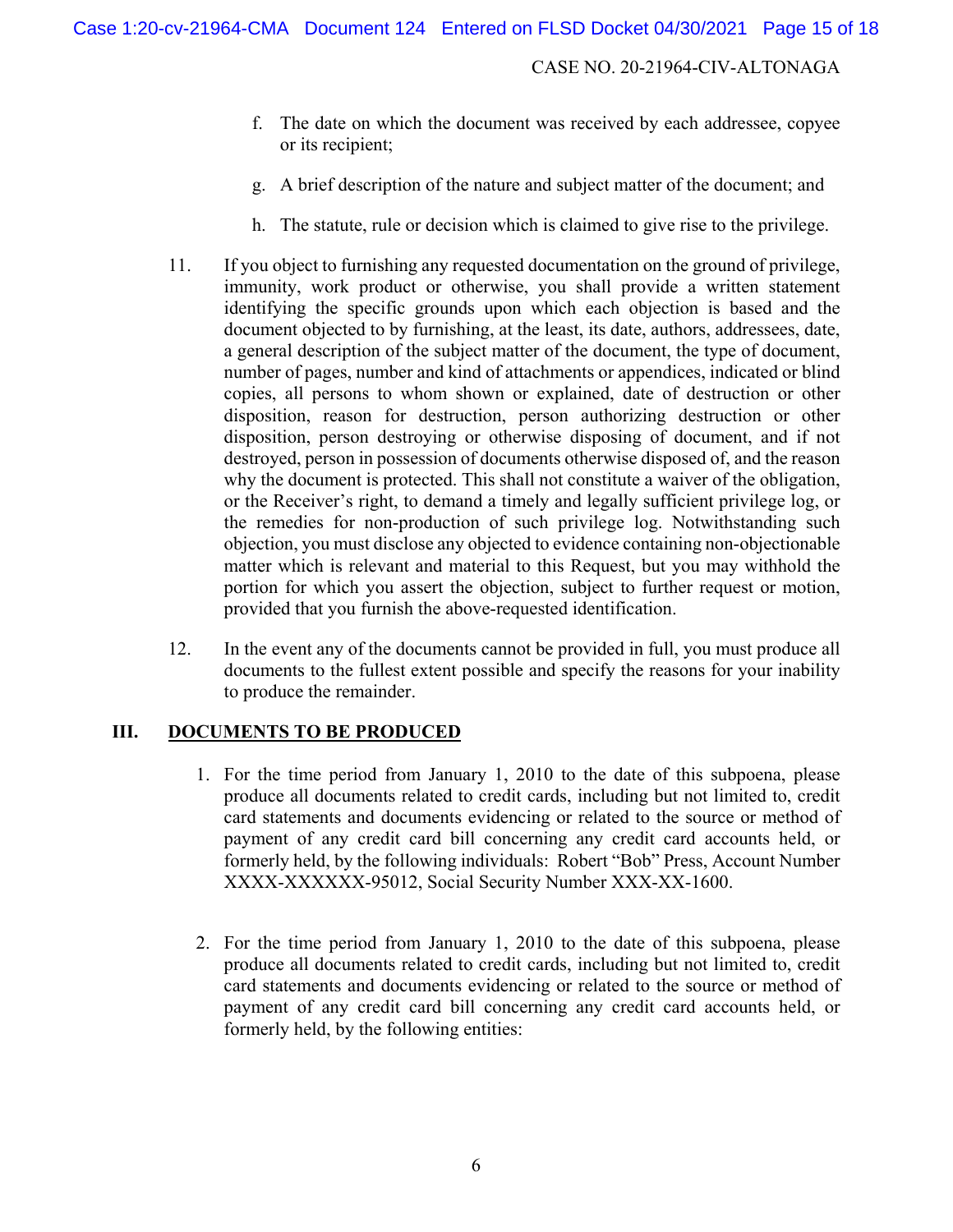TCA Fund Management Group Corp., a Florida corporation (FEIN 45-2602266)

TCA Global Credit Fund GP, Ltd., a Cayman Islands corporation (FEIN 98-1491565)

TBA Global Credit Fund, LP, a Cayman Islands limited partnership (FEIN 45-1652936)

TCA Global Credit Fund, Ltd., a Cayman Islands corporation (FEIN 98-1253728)

TCA Global Credit Master Fund, LP, a Cayman Islands corporation (FEIN 27-3512579)

TCA Global Lending Corp., a Nevada corporation

- 3. The credit application for each of the credit card accounts responsive to Requests 1 and 2 above.
- 4. For the time period from January 1, 2010 to the date of this subpoena, please produce all documents related to credit cards, including but not limited to, credit card statements and documents evidencing or related to the source or method of payment of any credit card bill concerning any authorized user(s) for credit card accounts responsive to Request Numbers 1 and 2 above.
- 5. Correspondence, communications and investigative reports regarding TCA Fund Management Group, Robert D. Press or their Accounts.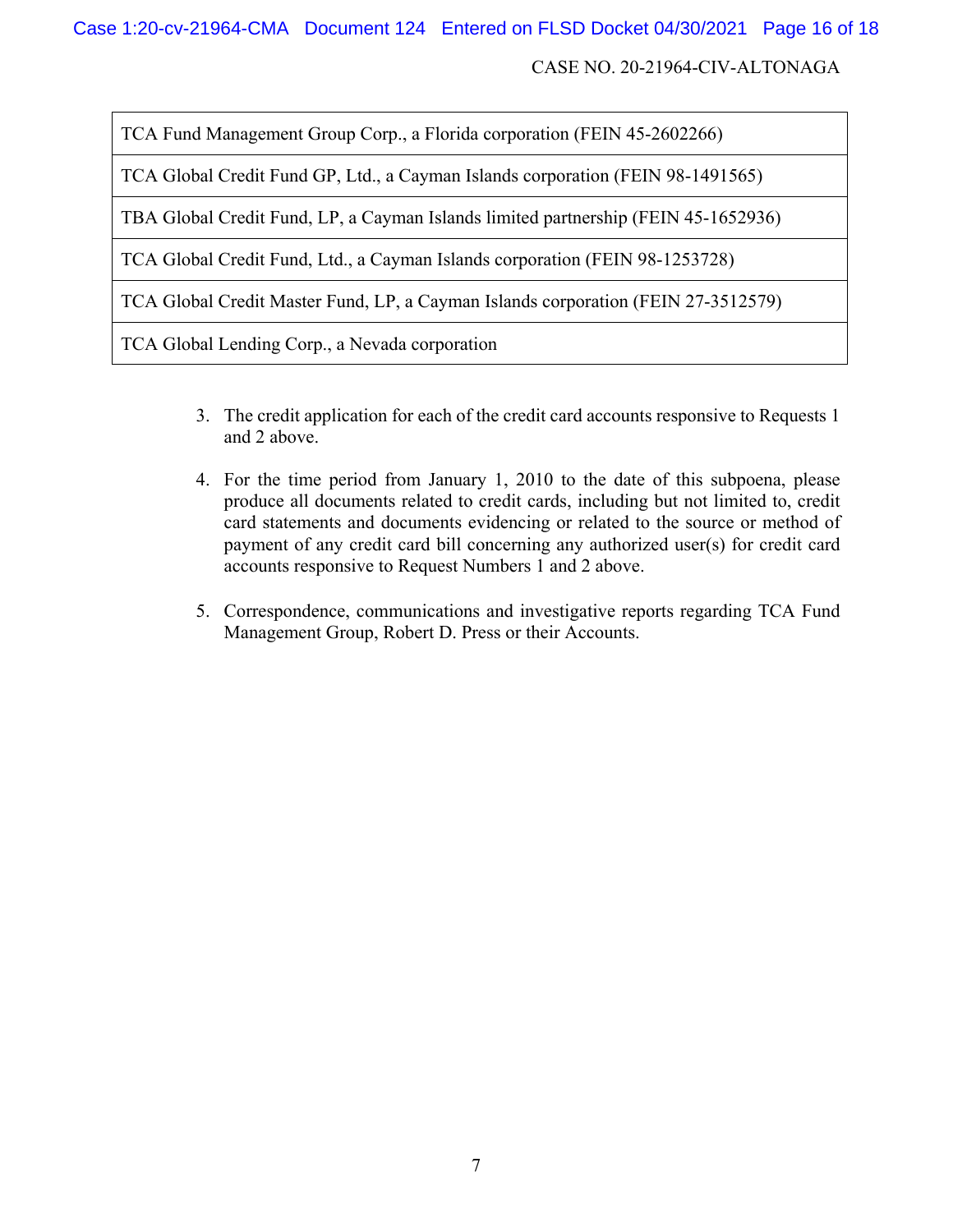Case 1:20-cv-21964-CMA Document 124 Entered on FLSD Docket 04/30/2021 Page 17 of 18

# **EXHIBIT 2**